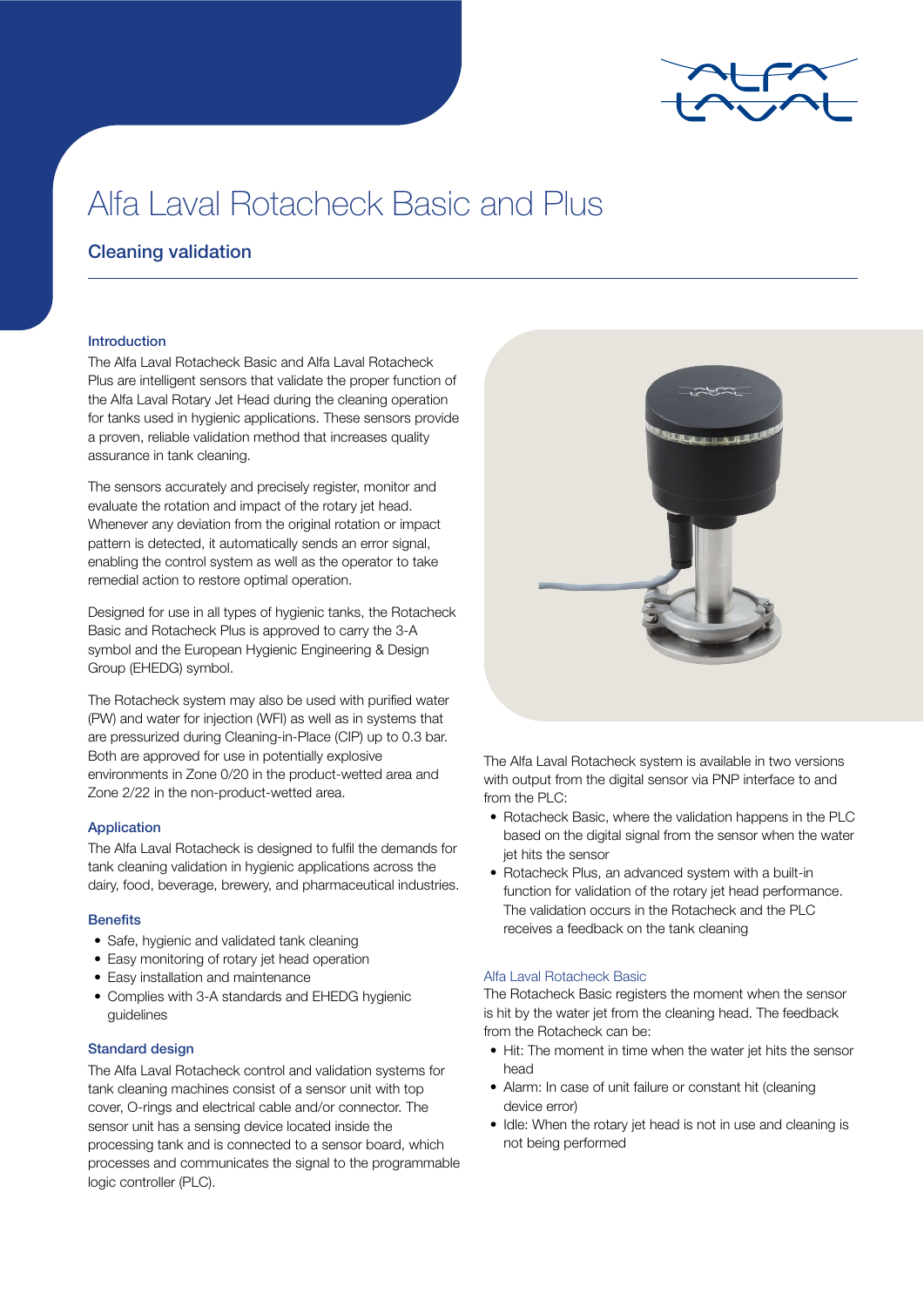#### Alfa Laval Rotacheck Plus

This advanced innovative system features unique built-in teach-in and monitoring functions to verify the proper rotation of the rotary jet head.

As the rotary jet head performs the first CIP cycle, the sensor registers time and pressure data from the cleaning process and stores them as reference data. The reference data represent a unique pattern for a specific cleaning process in terms of the water jet intensity on the tank wall (hits) and the time between the hits from the water jet.

During subsequent CIP cycles, the processor in the sensor board then compares actual values to the digitally stored reference values and alerts the operator if any deviation from the reference values occurs.

The status of rotary jet head operation is shown via digital PLC output as well as a visual light indication. System feedback includes three different outputs:

- Rotation OK: When the operation of the rotary jet head meets the values recorded during the initial CIP cycle, verifying the proper rotation of the jet head
- Alarm: When the rotation of the rotary jet head falls above or below the acceptable reference values recorded during the initial CIP cycle
- Idle: When the rotary jet head is not in use and cleaning is not being performed

# **Certificates**

Q-doc (option)





# TECHNICAL DATA

| Protection class:                                          | IP66 and IP67      |  |
|------------------------------------------------------------|--------------------|--|
|                                                            |                    |  |
| Pressure                                                   |                    |  |
| Pressure overload on diaphragm:                            | 15 bar             |  |
| Max. working pressure in tank while performing monitoring: | 0.3 <sub>bar</sub> |  |

| Electrical data                           |                                       |
|-------------------------------------------|---------------------------------------|
| Power supply:                             | $24$ Vdc +/- 10 %                     |
| Power consumption max.:                   | 70 mA                                 |
| Outputs (HIT "Rotation OK", Alarm, Idle): | Logic PNP                             |
| Max. current per output:                  | $50 \text{ mA}$                       |
| Electrical connection:                    | M12 plug (8 poles) or M16 cable gland |

The integrated electronics features short circuit and high temperature protection.

# PHYSICAL DATA

| <b>Materials</b>          |              |  |
|---------------------------|--------------|--|
| Wetted parts:             | AISI 316L    |  |
| Fieldhousing:             | Polymer PA12 |  |
| Product wetted elastomer: | <b>EPDM</b>  |  |
| Other elastomer:          | <b>NBR</b>   |  |

| Operating temperature |                                    |  |
|-----------------------|------------------------------------|--|
| Wetted parts:         | -40 to 125 °C (< 140 °C in 1 hour) |  |
| Field house:          | $-10$ to 60 °C.                    |  |
| Weight:               | Approx. 600 gr                     |  |

#### Process connection

| Alfa Laval Hygienic Tank Connection (HTC) |  |
|-------------------------------------------|--|
|                                           |  |

#### Electical connections